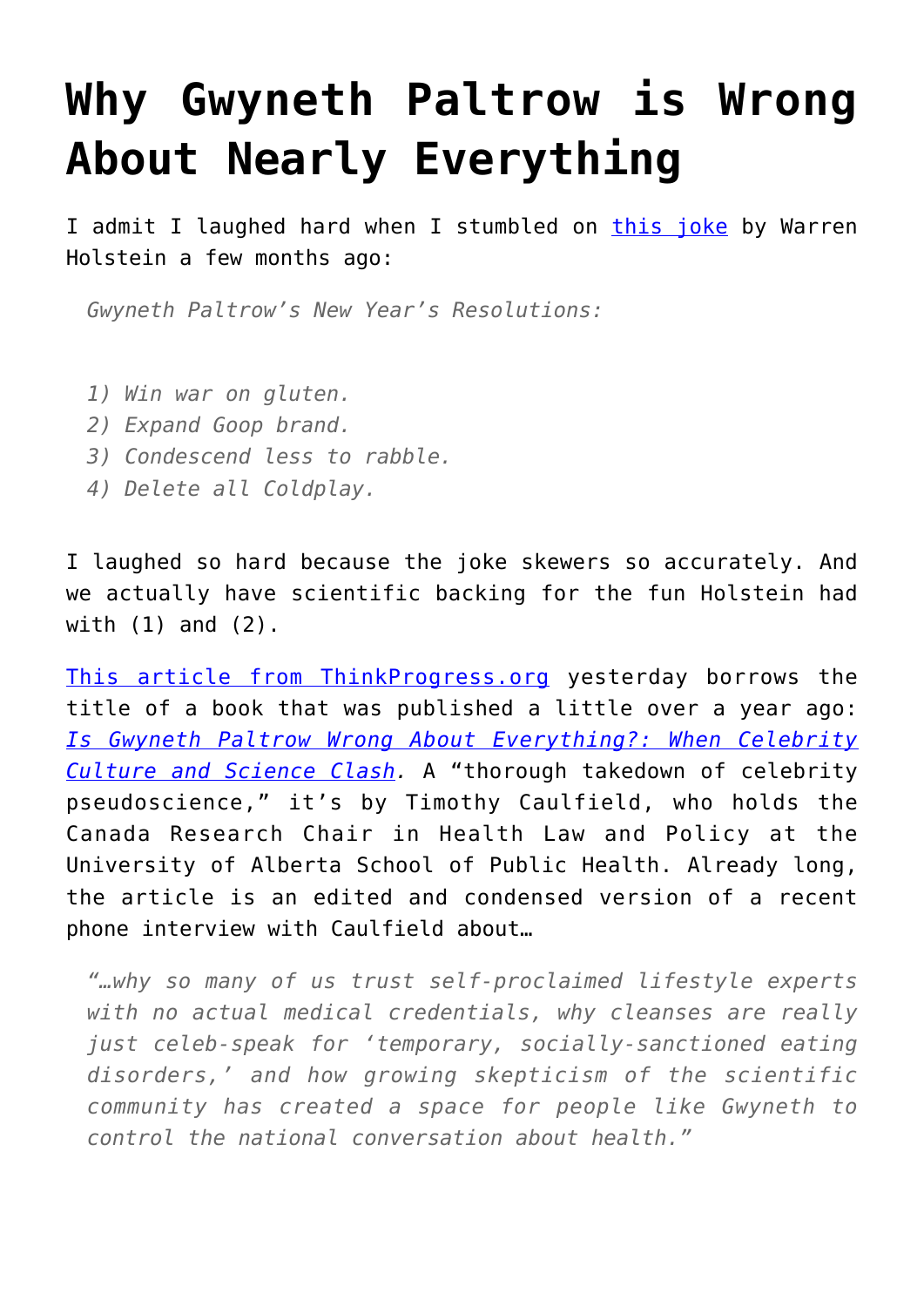Some of the questions asked by the author, Jessica Goldstein, are ones that I've been asking myself for a while now. It's refreshing to hear Caulfield's answers, and the interview itself is more like a dialogue. By all means read it for yourself.

Here I'll just highlight a few themes Caulfield identifies in the market for celebrity pseudoscience that are especially worthy of note.

The first is what I like to call "tribalism." Thus:

*"If you ask someone, is Gwyneth Paltrow a credible source of information about breast cancer risk? Most people are going to say no. The science of nutrition? Most people will be skeptical. But because she has such a huge cultural footprint, and because she has made this brand for herself, people will identify with it.*

*It's a little bit of the Prius effect, this idea that we make decisions, and we all do it, that fit with our identity package of who we think we are. We buy organic food because we think we are the kind of person who does that, and it's the same with driving a Prius, and we want the world to know that."*

We see that sort of tribalism in politics, too.

Another example, also with its counterpart in politics, is how things that are intuitively plausible and convenient become popular regardless of the evidence:

*"…another thing celebrity culture does, very effectively, whether it's intentional or not: They play on our intuition. That terminology, detox, is such a great example. It seems intuitively correct. There's this idea that we have all these toxins in our life that we have to get rid of them. When I met with [Gwyneth's doctor, Dr. Alejandro Junger](http://goop.com/clean/), in*